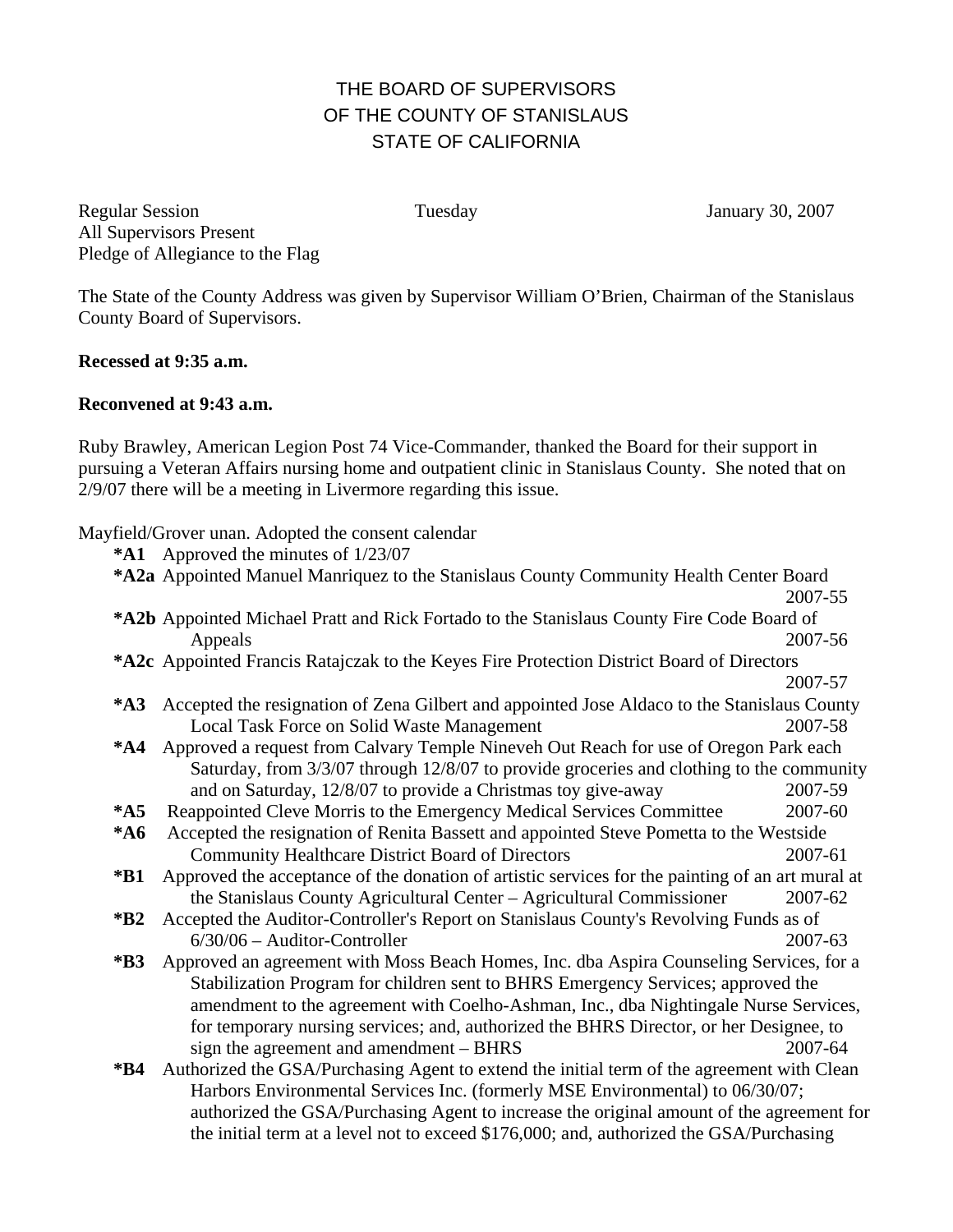Agent to extend the term of the agreement upon mutual agreement on a year-to-year basis after the completion of the initial term at a level not to exceed an annual amount of \$158,000 through FY 2008/09 – DER 2007-65

- **\*B5** Authorized HSA to accept the amended agreement with the California Department of Health Services and additional funding allocation of \$43,000, increasing the amount payable to the HSA for FY 2006/07 through FY 2008/09 from \$225,000 to \$268,000 for the Preventive Health Care for the Aging Program (PHCA); and, authorized the HSA Managing Director, or her Designee, to sign the amendment to the standard agreement – HSA 2007-66
- **\*B6** Approved entering into an agreement with California Motorcycle Association for use of the La Grange Off-Highway Vehicle Park Motocross Track on 3/3/07-3/4/07, and 3/31/07-4/1/07; authorized the GSA Director/Purchasing Agent to sign the agreement with the race promoter; approved the waiver of the Day Use Fee for participants and spectators in consideration for the promoter paying the daily Exclusive Use Fee and 10% of gross revenue; and, approved waiver of the Camping Fee for participants and spectators in consideration for the promoter paying a flat rate of \$1,000 – Parks and Recreation 2007-67

- **\*B7** Authorized the Sheriff, or his Designee, to sign agreements awarded as a result of Request for Applications for the Mentally Ill Offender Crime Reduction Grant from the Corrections Standards Authority to provide Intensive Supervision and Therapeutic Support Services to Mentally Ill Offenders; directed the Auditor-Controller to increase appropriations and estimated revenue as detailed in the Budget Journal forms; and, amended the Salary and Position Allocation Resolution to reflect the changes detailed in the Staffing Impacts section of the item – Sheriff 2007-68
- **\*B8** Authorized the DA's Office to expend \$153,000 from the PFF fund to purchase computer equipment and a new vehicle for investigations; and, directed the Auditor-Controller to adjust the DA's Criminal Budget budgeted appropriations and revenue by \$153,000 as detailed in the Budget Journal forms – DA M-64-F-18 2007-69
- **\*B9** Authorized the acceptance of an allocation from the California Department of Social Services for the Kinship Support Services Program (KSSP); authorized the Director of BHRS, or her Designee, to sign the agreement and any amendments not to exceed \$44,076 with the Center for Human Services to provide subcontracted older youth independent living skills to the Family Partnership Center; directed the Auditor-Controller to increase the appropriations and estimated revenues in the amount of \$150,000 for CSA as detailed on the Budget Journal form; and, directed the Auditor-Controller to increase the appropriations and estimated revenues in the amount of \$132,981 for BHRS as in the Budget Journal form 2007-70
- **\*C1** Approved establishing the budget for the Main Street at Lester Road Signalization Project located in Denair and directed the Auditor-Controller to increase appropriations and estimated revenue in the project account by \$15,000 per the financial transaction sheet – PW M-64-F-17 2007-71

Grover/Mayfield unan. **B10** Approved and adopted an amendment to the Sheriff's Alternative Work Program Eligibility resolution that modifies an inmate's current eligibility for this program from 45-days or less of their remaining sentence to 90-days or less of their remaining sentence, so long as their sentence is longer than  $90 \text{ days} - \text{Sheriff}$  2007-72

**Corr 1** Referred to the Sheriff, a letter from the City of Patterson regarding their need for additional police officers.